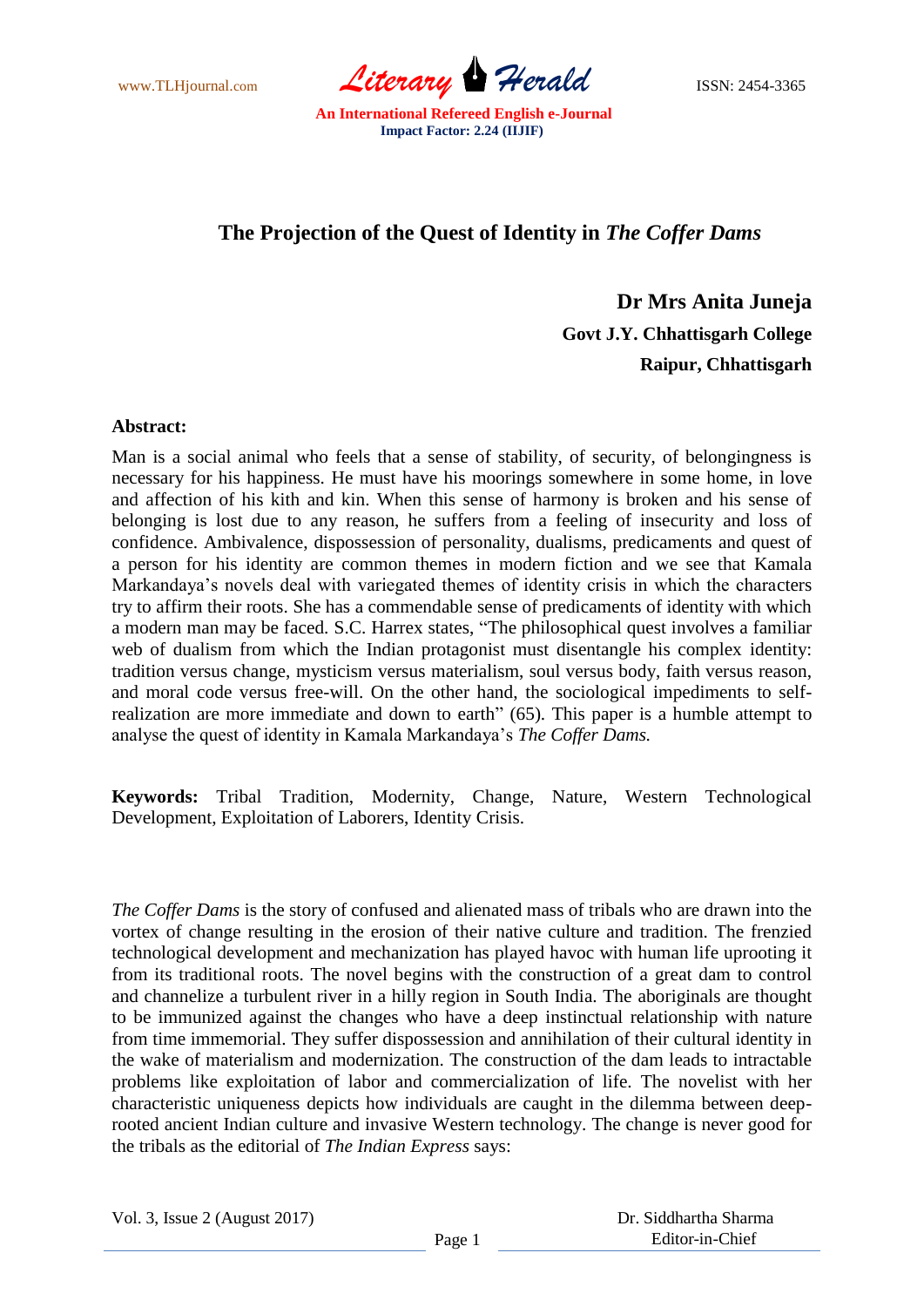www.TLHjournal.com *Literary Herald*ISSN: 2454-3365

The reports of inhuman exploitation of the tribals especially their women, by privileged classes make painful reading. It has been going on in almost all places where the Adivasis have been brought willy-nilly in contact with the plains-people in the name of conferring on[them] the fruits of development. In the process of change, much of their natural habitat has been destroyed and their traditional source of living, the forest, depleted beyond recovery.

The rhythm of tribal life, which our poets have sung about, is now almost a thing of past. The alienation and deculturalisation of these communities resulting in large numbers of them taking to the vices of the modern civilization – trafficking in liquor, drug and sex – is itself a 'tragedy'.... If this is progress, the Adivasis would have been far happier without it.(Prasad 183)

According to Susheela N. Rao, "The area of Southern India chosen by the novelist for this story is certainly a beautiful hilly woodland area justifying the vivid description of nature in the story, and the children of nature who live their life in content and in cooperation with powerful nature while the intruders want to change it, control it, and harness it for their own use (47)." It is seen that the changes affect the tribal world very much shaking it from its roots resulting into serious consequences. The tribals are innocent people who humbly accept any cataclysm whether natural or man-made. But tribal instincts also show some transformation with the new age and advancement. Bashiam "the civilized jungly-wallah" (CD 52) has been a representative of this change. "To his tribe he was a man who walked alone, sprung from them but no longer belonging, a man who put shoes on his feet and worked machines, whose feelings and desires they could not fathom" (CD 152). The old tribal chief is shown disconcerted to see his people"...are becoming money mad" (CD 84). His heart aches to watch the discontinuity of the tribal tradition. Even Helen, the English woman, observes that the tribesmen are changing. She thinks about this transition as, ―Perhaps they contributed, with their humble acceptances; perhaps they were easily contented; but sometimes their loves and wants extended beyond and why not, she thought: they were creatures of the nuclear age however much it had bypassed them<sup>"</sup> (CD 53).

 The British team, which includes chief engineers Howard Clinton and Mackendrick, work under the hectic schedule and face various problems like workers' unrest, accidents and even vagaries of nature. Clinton is an unsympathetic, insensitive and opportunist person who understands the professional ways to manage the laborers. He does not fear about labor unions. He can go to any extent to exploit the laborers and accomplish his task. He rejects any idea of labor union in case of reduction in their pays: " 'Their writ doesn't run here,' Clinton said comfortably,' in practice. We could sack the entire coolie labor force overnight and have a queue a mile long by morning if we wanted and they know it. Organized casual labor—it's almost a contradiction in terms' "(CD 63).

 Clinton is aware of the simplicity, ignorance, poverty and gullibility of the tribes. He understands the power of money and knows that he can easily handle these people through its power. He is confident that these people living from hand to mouth would not

Vol. 3, Issue 2 (August 2017)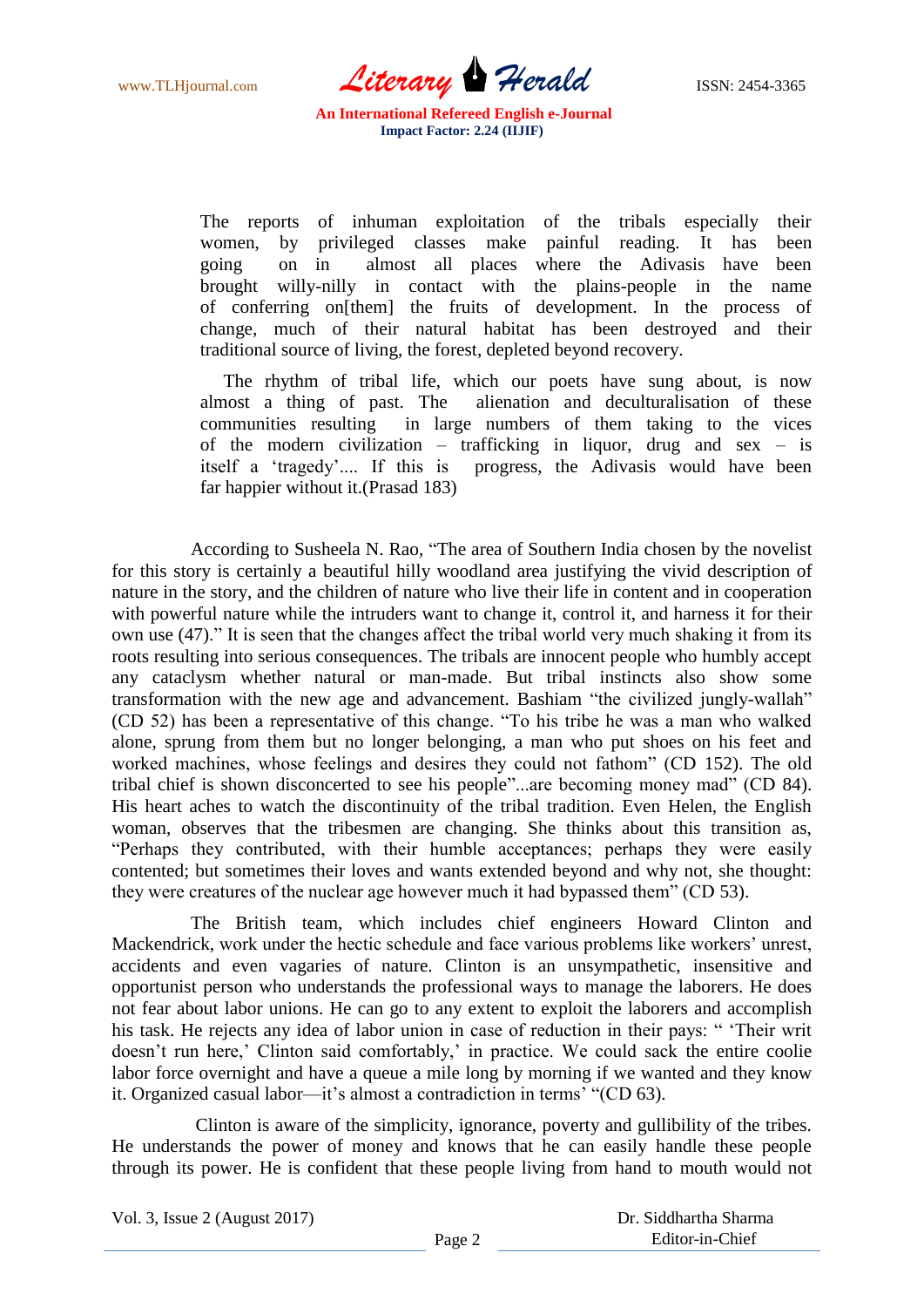www.TLHjournal.com *Literary Herald*ISSN: 2454-3365

change even in centuries. He says: " 'Dock their pay and you will have them wrapping themselves round your feet' " (CD 63). This affirmation led Mackendrick to think, "Clinton was nearly always right, it was just that he seemed to miss out somewhere on the human level"  $(CD 63)$ .

 The policy of punishing the laborers with mass fines to compel them to reveal the names of the guilty proves unbearable to the tribesmen. But still they do not raise voice against it. This unjust exploitation of punishing even the innocents is calmly accepted. Krishnan, the leader of the Indian team of technicians and workers in the project, feels exasperated when he sees this servility: "Look at them! Lined up like passive cows at a backstreet Christian butchery! He had tried not once but thrice to call a strike and each attempt aborted" (CD 81).

 Labor power is unorganized. They cannot resist this injustice. Clinton knows the weaknesses of laborers. He knows there is always a substitute ready in case the laborers go on strike. Clinton thinks:

Labor was another matter. Expandable. A second thousand to be had for the picking where the first thousand had come from. Emasculated, furthermore, by awareness of their crime. Strange, he thought, how much strength, conversely, people drew from flagrant injustice: muscles and sinews grew where puny arms had been. (CD 81)

 Bashiam tells Helen that his people are habitual to deprivation and unfair treatment. The only thing that matters is that they are hurt emotionally. He says to Helen, "We are an emotional people,' and 'The spirit has been bruised as much as stomachs' "(CD82). The condition of the tribals is miserable and very pathetic. The whole tribal community bemoans and starves. The atavistic instincts lose its place and these people also recognise the money power. The tribesmen are the flesh and blood embodiments of ancient culture but struggling on its last legs for survival. The tribal chief bemoans the exploitation of his people and criticizes their easy surrender to materialism. He says, "they are short of food too, whose fault is it, the jungle is full of game, if they relied on that and not on the money which comes and goes"(CD84). To find the way out of this cultural onslaught he suggests,"...it is also necessary to guard the inner feeling. Because, you see, one is shaken to pieces if there is inaction without and a hurricane raging within" (CD 168) but he knows that the modern civilization will prevent the tribals to do so.

 The traditional life of the tribals is vulgarized. As they go away from their roots, their life is shattered. Nature has their life element and they go away from nature. Rao and Menon opine:

> The loss of the traditional value of stable continuity and harmony is seen as too heavy a price to pay for the modern industrial progress. The self sufficient farmers and villagers, suddenly deprived of their means of income and their contented peaceful life-styles and forced to move to factories

Vol. 3, Issue 2 (August 2017)

 Dr. Siddhartha Sharma Editor-in-Chief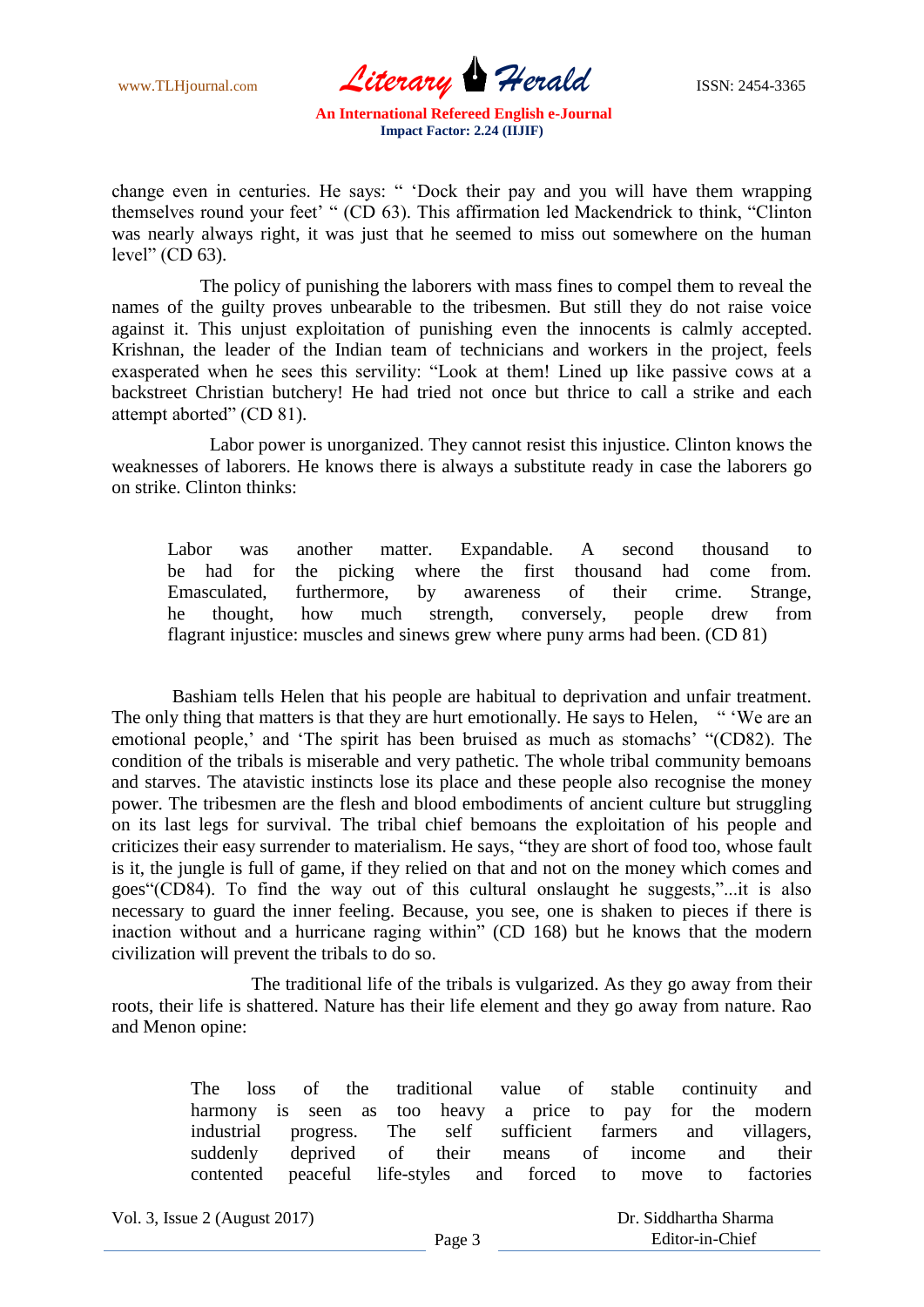www.TLHjournal.com *Literary Herald* ISSN: 2454-3365

and industrial areas, are not only exploited by the higher classes but also compelled to accept a new set of unstable commercial values contrary to the traditional certitudes of cultural stability and of human relationships.(101)

 Krishnan disagrees with his foreigner team-mates on many vital issues. The differences occur due to the divergent Oriental and Occidental ideologies. He knows that the West is practical, unemotional and pragmatic. While talking with Clinton "He brooded, his dark unlined face like a carved god's, while his subtle Brahminical mind delicately picked up and dissected the Western techniques of seduction, persuasion and coercion. It was the new guiding trinity as piety, gunboats and the way of Christ had been the old" (CD 60). The unpredictable nature of the river, vagaries of season and elemental forces such as monsoon, winds and jungle are incomprehensible to the Englishmen while the tribesmen are grateful to the river even though it destroys their settlements and their crops. They identify themselves with these natural forces. He thinks:

> The Indian river, dark and turbulent, is wilful and irrational, unpredictable and uncontrollable like the unconscious. For the tribal people, it has a metaphysical character; the western technicians understand it only in terms of its strata, flow and course. When turned wild, Nature (here the river), respecting no human designs, flings away all the powerful machines and flouts all the sophisticated computations. (Chadha 53)

 When the rains start immediately after the completion of the Dam's construction, the fear exists that the village would be flooded. But the tribals who have better understanding of the vagaries of nature assure that the danger will be over soon. Finally the water level falls resolving the crisis.

 In the beginning Helen and Clinton appear to be a compatible couple. They do not seem to interfere in each other's privacy. Clinton feels proud of Helen's individuality as compared to other English ladies in the camp. Later on Clinton dislikes Helen's free mingling with the tribals. He feels that Helen should identify with Clinton's dream project of construction."It was as if they were walking on different levels: he on the overpass, she on the under. He had, as he said, an overall vision. She saw the detail: Das, and the birds, and the passions below" (CD 115). Gradually Helen reveals a separate existence and Clinton finds this drift unbearable. He experiences a severe shock when Helen rebukes him for compelling the tribals to evacuate their settlements. She even gets angry about the inhuman conditions in which they are living. Such violent reaction from her makes Clinton to think;

Clinton, bewildered, face to face with forms of violence he had not suspected in his wife, had nothing to say. In him was the same battered refuge to which from time to time they all had recourse, and into this he retreated. The country's affecting her, he told himself, it's getting on her nerves: Well, she's not

Vol. 3, Issue 2 (August 2017)